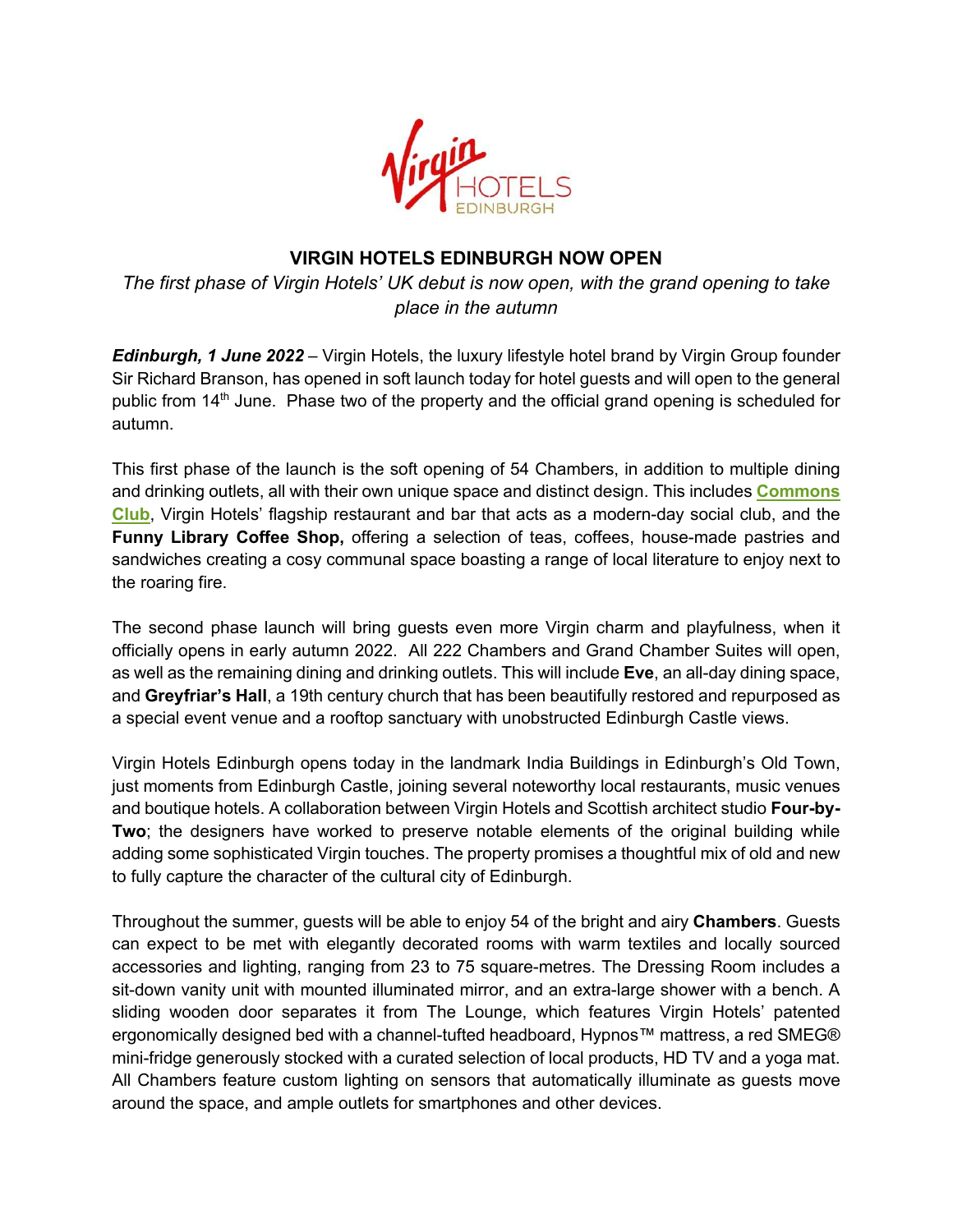Commons Club restaurant will also be open as part of the soft launch to hotel guests and starting the 14<sup>th</sup> of June the restaurant will take reservations for all visitors. Commons Club is designed to feel like a modern social club in a playful yet sophisticated environment. Under the direction of Edinburgh-born Executive Chef, Steven Wilson, the menu showcases contemporary Scottish seasonal cuisine using the freshest produce straight from Scotland's local larder. Commons Club features a communal Chef's Table overlooking the open kitchen, allowing guests a front row seat to all the action - *The Kitchen at Commons Club.* There will also be *The Bar*, featuring an impressive back bar which is home to all the best Scottish whiskies and liquors, along with an inventive selection of signature cocktails.

The hotel worked with **Visto Artwork** to curate the artworks on display throughout the hotel which includes numerous pieces created by local artists alongside works inspired by the unique character of Scotland and the Scots. Fashion photography with Scottish tartan, portrait galleries celebrating women from Scotland's past and present, and a focus on female Scottish artists showcase women both in-front of and behind the lens in delightful and surprising ways.

The history of the location as well as Virgin the brand played a key role in developing the pieces, intertwining the heritage of the building with the contemporary character of the hotel. Illuminating the walls and ceilings throughout the restaurant, guests will find standout works including 'Virgin Lips'; a custom commission by Edinburgh-based artist Wendy Helliwell which incorporates a full pair of old jeans, '747 Fuselage Wall Art' giving a playful nod to Virgin Atlantic, and 'Queen of Dreams' by Alan Macdonald inspired by Mary Queen of Scots.

The hotel offers guests the chance to sign up for the brand-wide guest preferences and loyalty program **'The Know'**, which grants a personalised hotel experience that allows for access to room upgrades, member rates, special events and a complimentary cocktail hour in Commons Club all when booking directly with Virgin Hotels. All Chambers and Suites have integrated tech capabilities, which can control lighting, thermostats, TVs, and order room service directly via the mobile app, Lucy which is exclusively available to Know members. Lucy also gives guests the ability to check in prior to arrival and can be used as an access key to their Chambers. Chambers are also pet friendly, with complimentary 'pet-menities' available, including dog beds and food and water dishes.

The hotel is also working with sister company Virgin Start Up to feature products from local Scottish companies that have been supported by the Start Up initiative. A selection of food, drink, clothing and skincare will be available for purchase from a centrally located honesty bar.

The hotel is now open, and reservations can be made directly on the hotel's website www.virginhotels.com/edinburgh.

Commons Club Restaurant reservations can be made at www.commonsclub.com/edinburgh

Follow along on social media, Instagram - @virginhotelsedi, Facebook, Twitter and YouTube